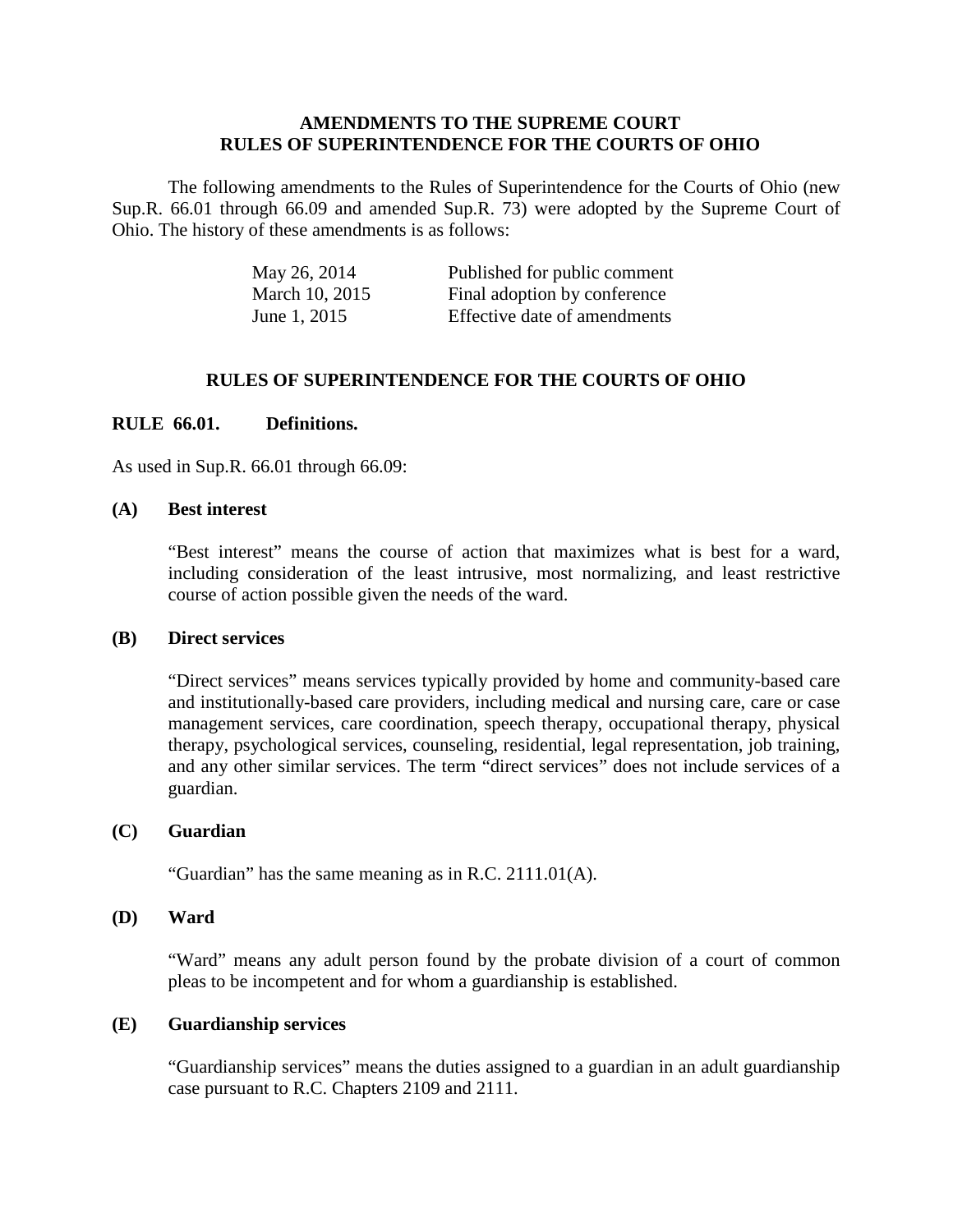# **RULE 66.02. Application of Rules.**

### **(A) General**

Sup.R. 66.01 through 66.09 shall apply in an adult guardianship case where the probate division of a court of common pleas appoints a guardian to protect and control a ward pursuant to R.C. 2111.02, provided the appointing court for good cause may, by order of the court, exempt a guardian who is related to the ward by consanguinity or affinity.

### **(B) Corporation as guardian**

Sup.R. 66.01 through 66.09 shall apply to the employees of a corporation who provide guardianship services in an adult guardianship case where the probate division of a court of common pleas appoints the corporation as guardian.

# **RULE 66.03. Local Guardianship Rule.**

The probate division of a court of common pleas that establishes guardianships shall adopt local rules governing the establishment of guardianships that do all of the following:

(A) Establish a process for emergency guardianships;

(B) Establish a process for submitting in electronic format or hard copy comments and complaints regarding the performance of guardians appointed by the court and for considering such comments and complaints. The process shall include each of the following:

(1) The designation of a person for accepting and considering comments and complaints;

(2) A requirement that a copy of the submitted comment or complaint be provided to the guardian who is the subject of the comment or complaint;

(3) A requirement that the court give prompt consideration to the comment or complaint and take appropriate action;

(4) A requirement that the court maintain a record regarding the nature and disposition of the comment or complaint;

(5) A requirement that the court notify the person making the comment or complaint and the guardian of the disposition of the comment or complaint.

(C) Addresses other provisions as the court considers necessary and appropriate, including but not limited to indicating where filed comments and complaints will be kept.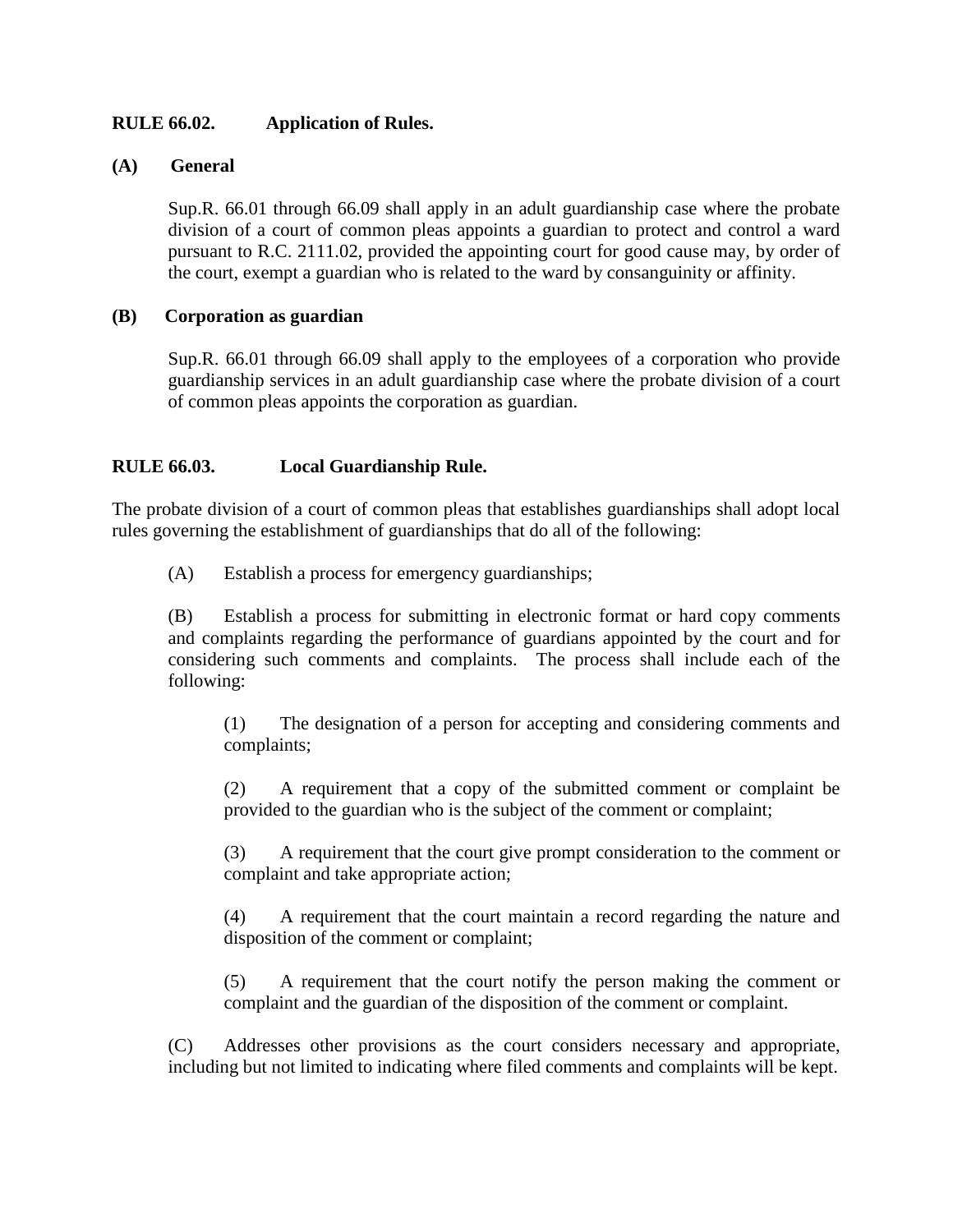# **RULE 66.04. Establishment of Guardianship.**

#### **(A) Scope of guardianship**

When establishing a guardianship, the probate division of a court of common pleas shall consider a limited guardianship before establishing a plenary guardianship.

#### **(B) County of residence**

The last county of residence in Ohio in which a ward resided prior to losing the cognitive ability to choose shall be the ward's county of residence for purposes of establishing a guardianship, unless determined otherwise by the probate division of the court of common pleas establishing the guardianship.

#### **(C) Guardianship of estate**

The probate division of a court of common pleas may waive establishing or continuing the guardianship of the estate of a ward if the assets and principal income of the ward do not support a guardianship of the estate.

#### **(D) Restrictions on direct service providers**

The probate division of a court of common pleas shall not issue letters of guardianship to any direct service provider to serve as a guardian for a ward for whom the provider provides direct services, unless otherwise authorized by law.

#### **RULE 66.05. Responsibilities of Court Establishing Guardianships.**

#### **(A) General responsibilities**

The probate division of a court of common pleas that establishes a guardianship shall do both of the following:

(1) Conduct, or cause to be conducted, a criminal background check. If the applicant to serve as a guardian is an attorney, the court may accept a certificate of good standing with disciplinary information issued by the Supreme Court in place of a criminal background check.

(2) Require each guardian appointed by the court to submit to the court information documenting compliance with the guardian qualifications pursuant to Sup.R. 66.06 or 66.07, as applicable.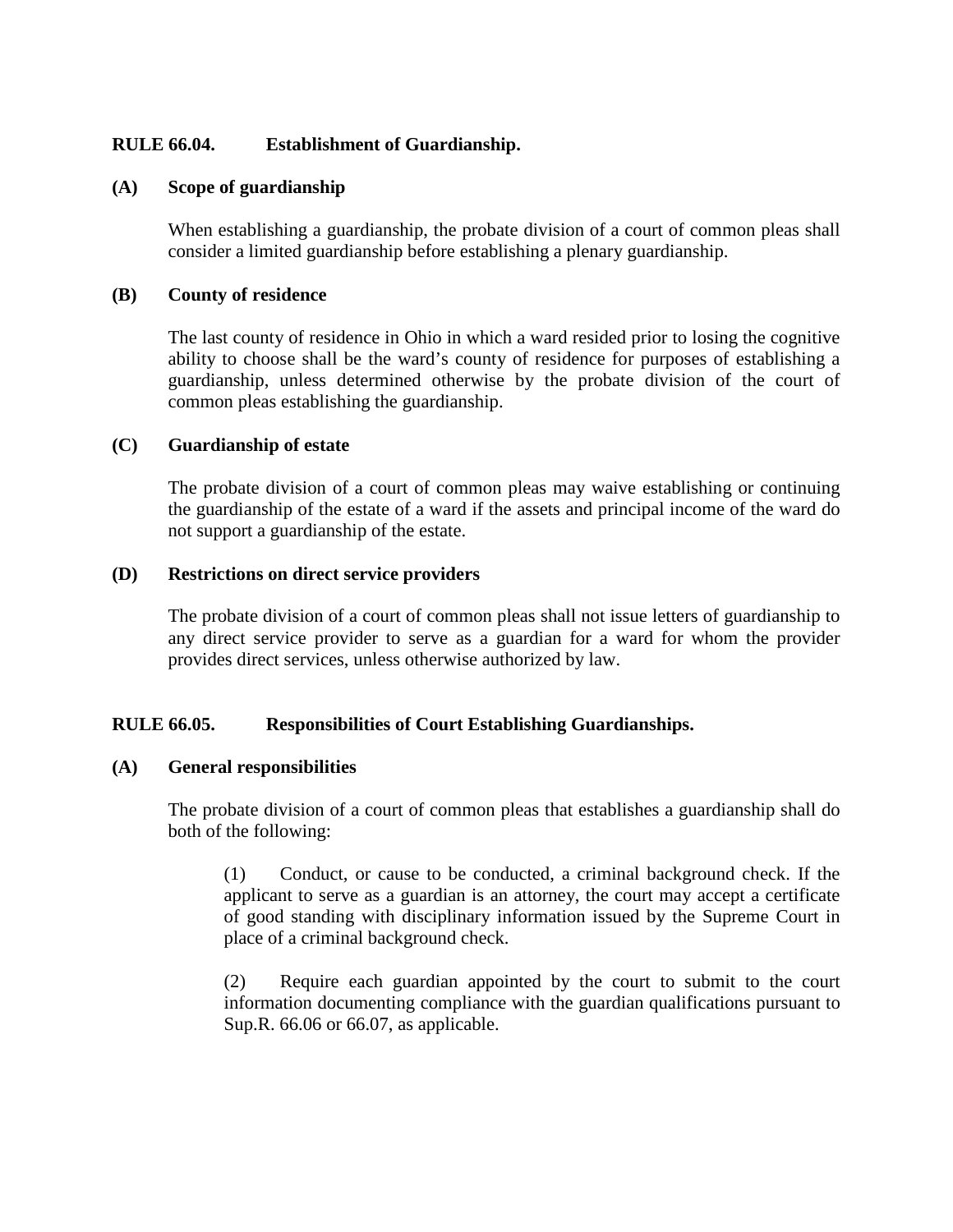### **(B) Responsibilities regarding guardians with ten or more wards**

The probate division of a court of common pleas shall do all of the following with respect to guardians with ten or more wards under the guardian's care:

(1) Maintain a roster, including the name, address, telephone number, and electronic mail address, of the guardians. The court shall require the guardians to notify the court of any changes to this information.

(2) Require the guardians to include in the guardian's report a certification stating that the guardian is unaware of any circumstances that may disqualify the guardian from serving as a guardian;

(3) Require the guardians to submit to the court an annual fee schedule that differentiates guardianship services fees, as established pursuant to local rule, from legal or other direct services;

(4) On or before March 1st of each year, review the roster of guardians to determine if the guardians are in compliance with the education requirements of Sup.R. 66.06 or 66.07, as applicable, and that the guardians are otherwise qualified to serve.

# **RULE 66.06. Guardian Pre-Appointment Education.**

# **(A) Requirement**

Except as provided in division (B) of this rule, the probate division of a court of common pleas shall not appoint an individual as a guardian unless, at the time of appointment or within six months thereafter, the individual has successfully completed, at a minimum, a six-hour guardian fundamentals course provided by the Supreme Court or, with the prior approval of the appointing court, another entity. The fundamentals course shall include, at a minimum, education on the following topics:

- (1) Establishing the guardianship;
- (2) The ongoing duties and responsibilities of a guardian;
- (3) Record keeping and reporting duties of a guardian;
- (4) Any other topic that concerns improving the quality of the life of a ward.

# **(B) Exception**

An individual serving as a guardian on June 1, 2015, or who served as a guardian during the five years immediately preceding that date shall have until June 1, 2016, to complete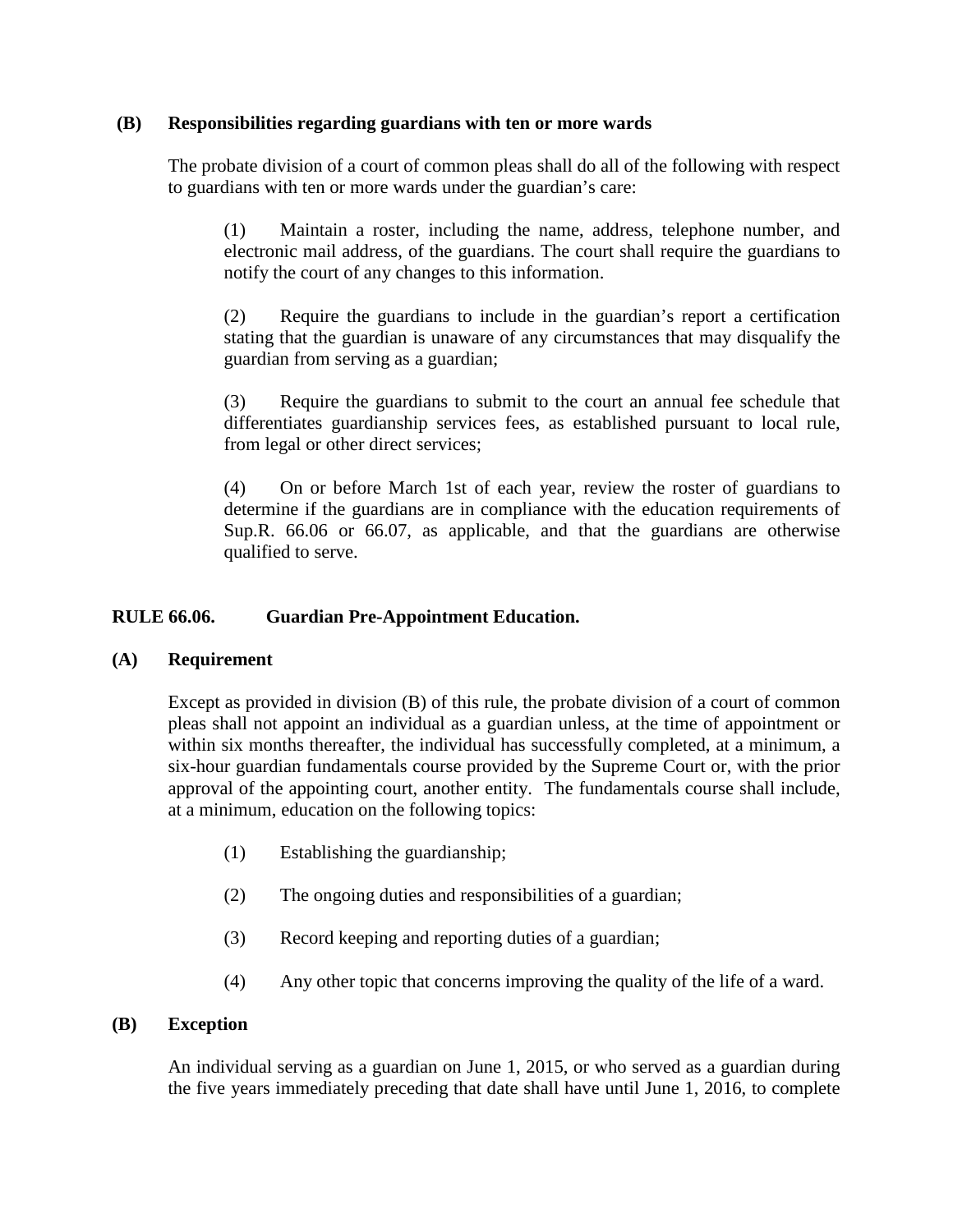the training required under division (A) of this rule unless the appointing court waives or extends the requirement for good cause.

# **RULE 66.07. Guardian Continuing Education.**

#### **(A) Requirement**

In each succeeding year following completion of the requirement of Sup.R. 66.06, a guardian appointed by the probate division of a court of common pleas shall successfully complete a continuing education course that meets all of the following requirements:

(1) Is at least three hours in length;

(2) Is provided by the Supreme Court or, with the prior approval of the appointing court, another entity;

(3) Is specifically designed for continuing education needs of guardians and consists of advanced education relating to the topics listed in Sup.R.  $66.06(A)(1)$ through (4).

#### **(B) Annual compliance**

On or before January 1st of each year, a guardian shall report to each probate division of a court of common pleas from which the guardian receives appointments information documenting compliance with the continuing education requirement pursuant to division (A) of this rule, including the title, date, location, and provider of the education or a certificate of completion.

#### **(C) Failure to comply**

If a guardian fails to comply with the continuing education requirement of division (A) of this rule, the guardian shall not be eligible for new appointments to serve as a guardian until the requirement is satisfied. If the deficiency in continuing education is more than three calendar years, the guardian shall complete, at a minimum, a six-hour fundamentals course pursuant to Sup.R. 66.06(A) to qualify again to serve as a guardian.

#### **RULE 66.08. General Responsibilities of Guardian.**

#### **(A) Orders, rules, and laws**

A guardian shall obey all orders of the probate division of a court of common pleas establishing the guardianship and shall perform duties in accordance with local rules and state and federal law governing guardianships.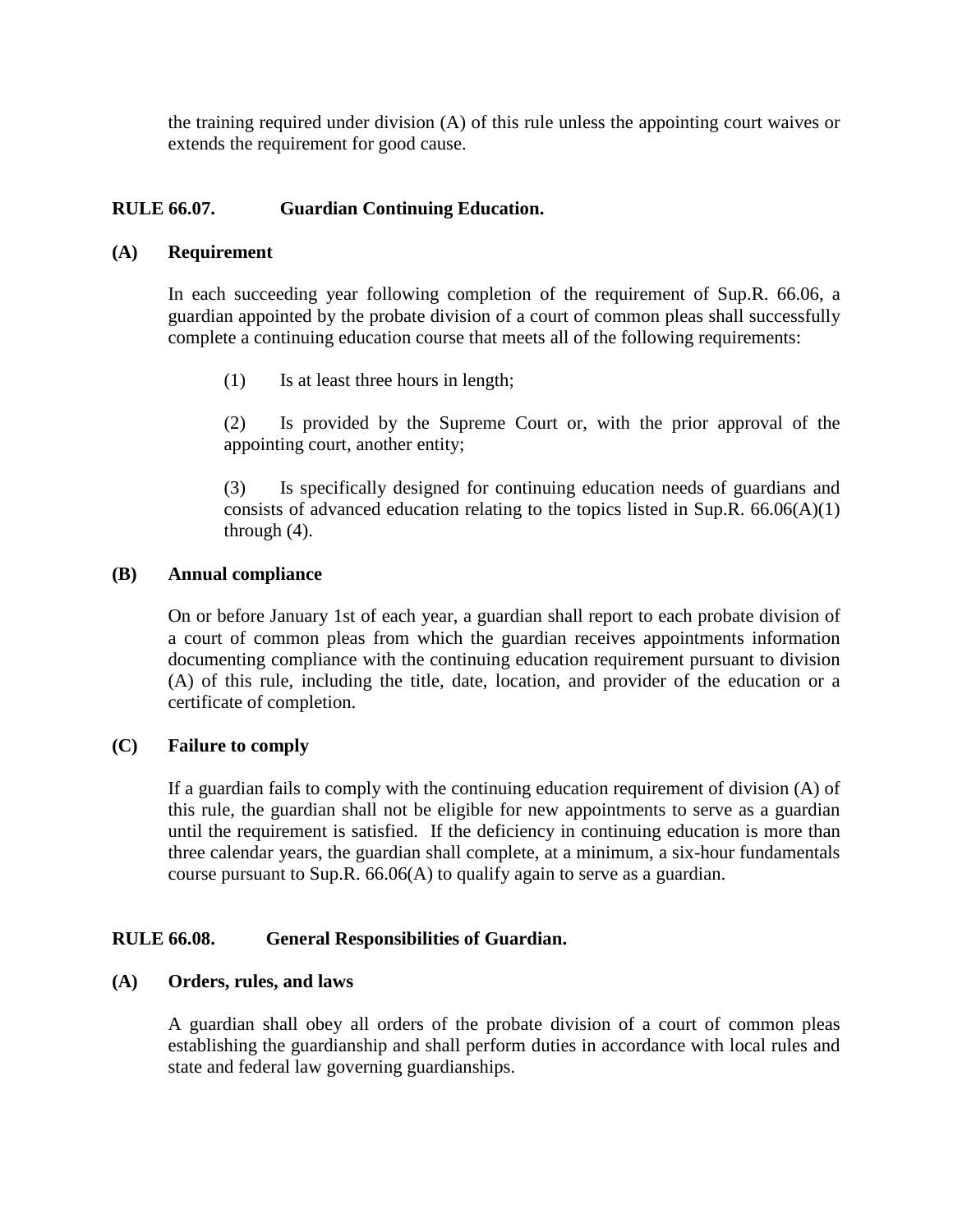### **(B) Pre-appointment meeting**

Unless otherwise determined by the probate division of a court of common pleas, an applicant guardian shall meet with a proposed ward at least once prior to appearing before the court for a guardianship appointment.

### **(C) Reporting abuse, neglect, or exploitation**

A guardian shall immediately report to the probate division of a court of common pleas and, when applicable, to adult protective services any appropriate allegations of abuse, neglect, or exploitation of a ward.

# **(D) Limitation or termination of guardianship**

A guardian shall seek to limit or terminate the guardianship authority and promptly notify the probate division of a court of common pleas if any of the following occurs:

(1) A ward's ability to make decisions and function independently has improved;

- (2) Less restrictive alternatives are available;
- (3) A plenary guardianship is no longer in the best interest of a ward;
- (4) A ward has died.

#### **(E) Change of residence**

(1) A guardian shall notify the probate division of a court of common pleas of a ward's change of residence and the reason for the change. Except if impracticable, the guardian shall notify the court no later than ten days prior to the proposed change.

(2) A ward's change of residence to a more restrictive setting in or outside of the county of the guardian's appointment shall be subject to the court's approval, unless a delay in authorizing the change of residence would affect the health and safety of the ward.

#### **(F) Court approval of legal proceedings**

A guardian shall seek approval from the probate division of a court of common pleas before filing a suit for the ward.

#### **(G) Annual plan**

A guardian of a person shall file annually with the probate division of the court of common pleas a guardianship plan as an addendum to the guardian's report. A guardian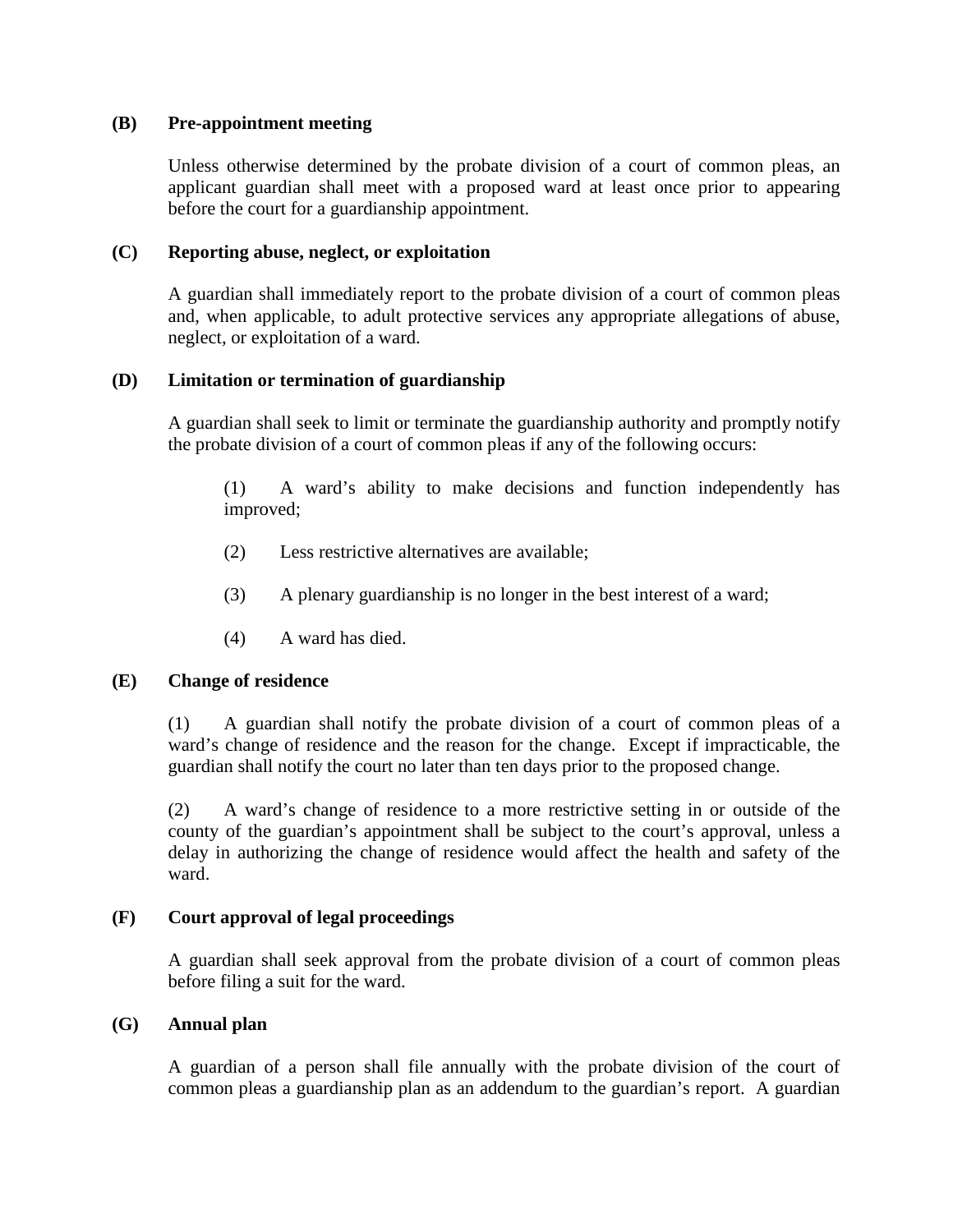of an estate may be required to file an annual guardianship plan with the probate division of the court of common pleas. The guardianship plan shall state the guardian's goals for meeting the ward's personal and financial needs.

# **(H) Annual registration**

All guardians appointed by the court who have ten or more wards under their care shall annually register with the probate division of the court of common pleas and provide such information as the court may require, including but not limited to a fee schedule that differentiates guardianship services from legal or other direct services.

# **(I) Ward's principal income**

A guardian shall inform the probate division of the court of common pleas and apply to close the guardianship of the estate if the principal income of the ward is from governmental entities, a payee for that income is identified, and no other significant assets or income exist.

# **(J) Limits on guardian's compensation**

(1) A guardian's compensation is subject to Sup.R. 73.

(2) A guardian who is in receipt of fees other than through the guardianship of the estate shall report to the probate division of the court of common pleas the source and entity which reviewed and authorized payment.

(3) A guardian shall not receive incentives or compensation from any direct service provider providing services to a ward.

# **(K) Conflict of interest**

A guardian shall avoid actual or apparent conflicts of interest regarding a ward's personal or business affairs. A guardian shall report to the probate division of the court of common pleas all actual or apparent conflicts of interest for review and determination as to whether a waiver of the conflict of interest is in the best interest of the ward.

#### **(L) Filing of ward's legal papers**

In addition to filing an inventory, if applicable, pursuant to R.C.  $2111.14(A)(1)$  and within three months after the guardian's appointment, a guardian shall file with the probate division of the court of common pleas a list of all of the ward's important legal papers, including but not limited to estate planning documents, advance directives, and powers of attorney, and the location of such legal papers, if known at the time of the filing.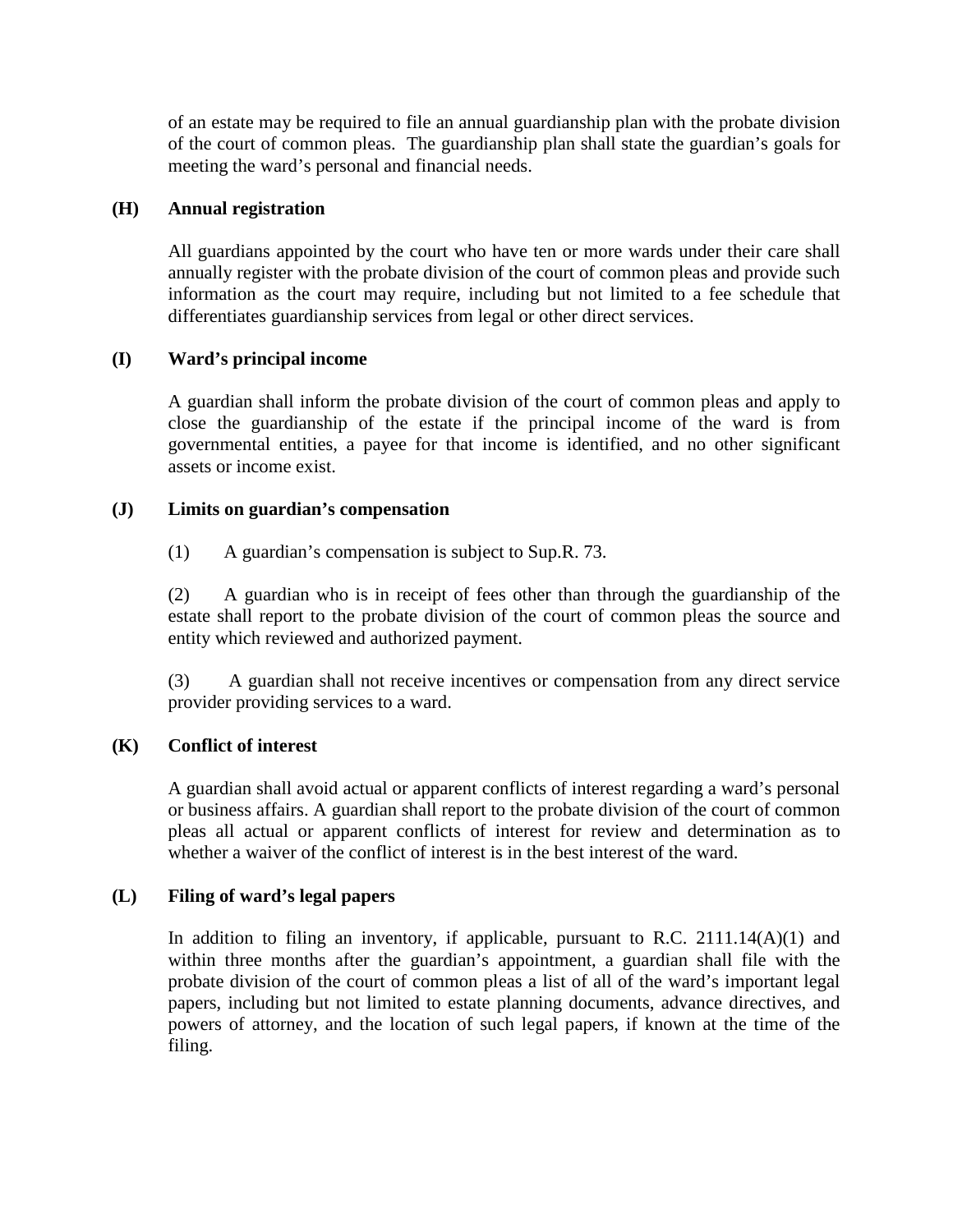# **RULE 66.09. Responsibilities of Guardian to Ward.**

#### **(A) Professionalism, character, and integrity**

A guardian shall act in a manner above reproach, including but not limited to avoiding financial exploitation, sexual exploitation, and any other activity that is not in the best interest of the ward.

### **(B) Exercising due diligence**

A guardian shall exercise due diligence in making decisions that are in the best interest of a ward, including but not limited to communicating with the ward and being fully informed about the implications of the decisions.

#### **(C) Least restrictive alternative**

Unless otherwise approved by the probate division of a court of common pleas, a guardian shall make a choice or decision for a ward that best meets the needs of the ward while imposing the least limitations on the ward's rights, freedom, or ability to control the ward's environment. To determine the least restrictive alternative, a guardian may seek and consider an independent assessment of the ward's functional ability, health status, and care needs.

#### **(D) Person-centered planning**

A guardian shall advocate for services focused on a ward's wishes and needs to reach the ward's full potential. A guardian shall strive to balance a ward's maximum independence and self-reliance with the ward's best interest.

#### **(E) Ward's support system**

A guardian shall strive to foster and preserve positive relationships in the ward's life unless such relationships are substantially harmful to the ward. A guardian shall be prepared to explain the reasons a particular relationship is severed and not in the ward's best interest.

#### **(F) Communication with ward**

(1) A guardian shall strive to know a ward's preferences and belief system by seeking information from the ward and the ward's family and friends.

(2) A guardian shall do all of the following:

(a) Meet with the ward as needed, but not less than once quarterly or as determined by the probate division of the court of common pleas;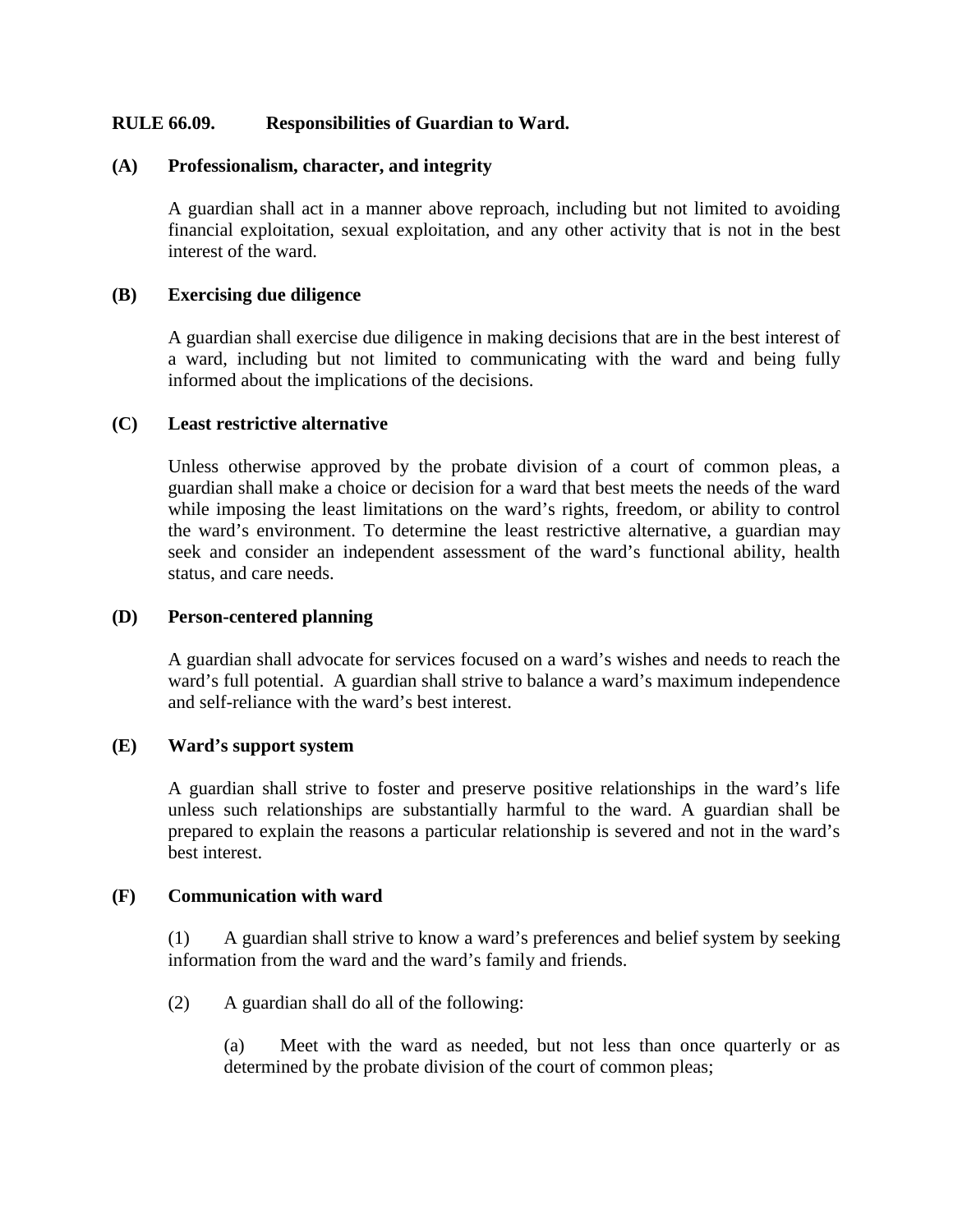- (b) Communicate privately with the ward;
- (c) Assess the ward's physical and mental conditions and limitations;
- (d) Assess the appropriateness of the ward's current living arrangements;
- (e) Assess the needs for additional services;
- (f) Notify the court if the ward's level of care is not being met;

(g) Document all complaints made by a ward and assess the need to report the complaints to the court of common pleas.

# **(G) Direct services**

Except as provided in Sup.R. 66.04(D), a guardian shall not provide any direct services to a ward, unless otherwise approved by the court.

# **(H) Monitor and coordinate services and benefits**

A guardian shall monitor and coordinate all services and benefits provided to a ward, including doing all of the following as necessary to perform those duties:

(1) Having regular contact with all service providers;

(2) Assessing services to determine they are appropriate and continue to be in the ward's best interest;

(3) Maintaining eligibility for all benefits;

(4) Where the guardian of the person and guardian of the estate are different individuals, consulting regularly with each other.

# **(I) Extraordinary medical issues**

(1) A guardian shall seek ethical, legal, and medical advice, as appropriate, to facilitate decisions involving extraordinary medical issues.

(2) A guardian shall strive to honor the ward's preferences and belief system concerning extraordinary medical issues.

# **(J) End of life decisions**

A guardian shall make every effort to be informed about the ward's preferences and belief system in making end of life decisions on behalf of the ward.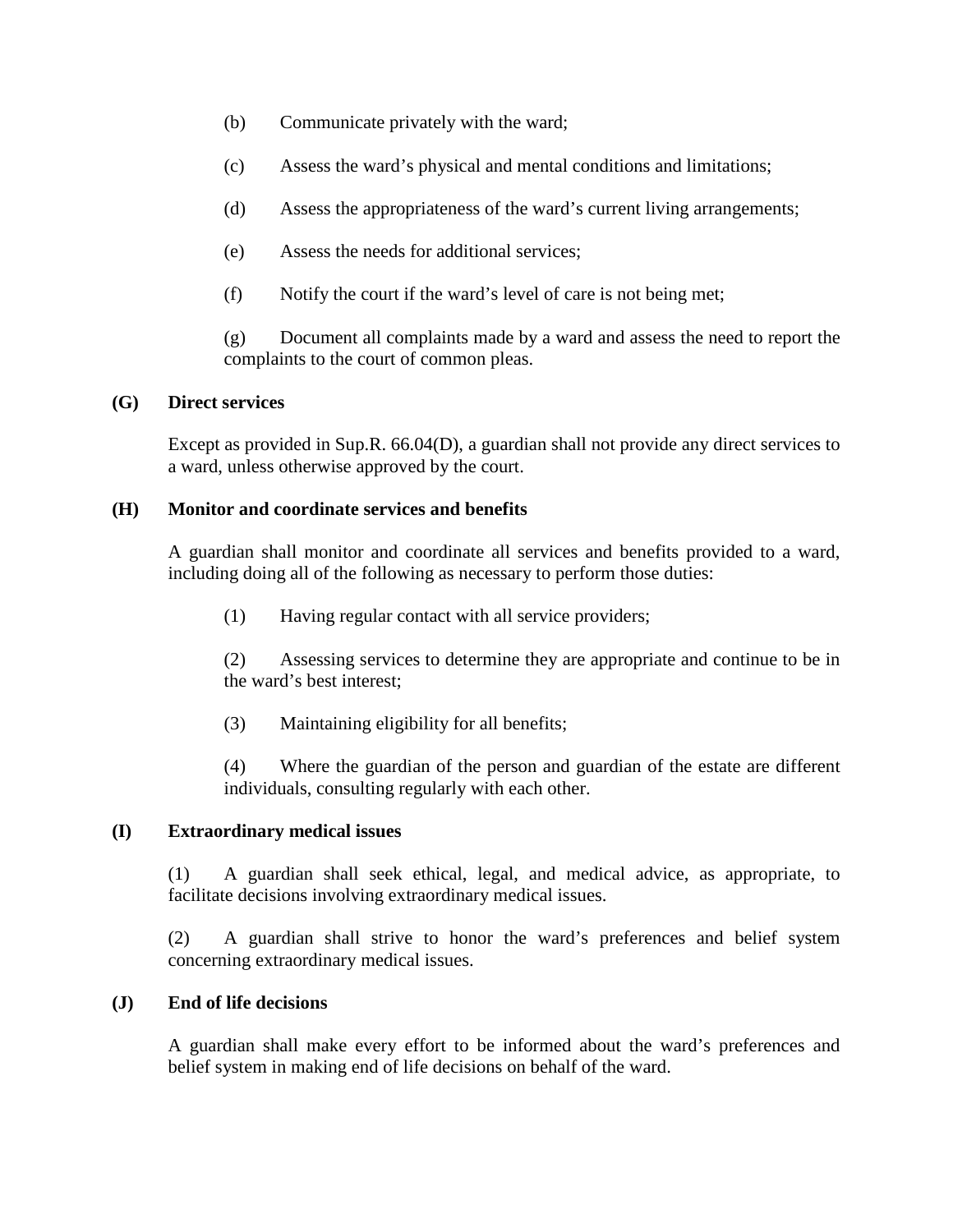#### **(K) Caseload**

A guardian shall appropriately manage the guardian's caseload to ensure the guardian is adequately supporting and providing for the best interest of the wards in the guardian's care.

### **(L) Duty of confidentiality**

A guardian shall keep the ward's personal and financial information confidential, except when disclosure is in the best interest of the ward or upon order of the probate division of a court of common pleas.

# **RULE 73. Guardian's Compensation.**

#### **(A) Setting of compensation**

Guardian's compensation shall be set by local rule.

#### **(B) Itemization of expenses**

A guardian shall itemize all expenses relative to the guardianship of the ward and shall not charge fees or costs in excess of those approved by the probate division of a court of common pleas.

#### **(C) Additional compensation**

Additional compensation for extraordinary services, reimbursement for expenses incurred and compensation of a guardian of a person only may be allowed upon an application setting forth an itemized statement of the services rendered and expenses incurred and the amount for which compensation is applied. The probate division of a court of common pleas may require the application to be set for hearing with notice given to interested persons in accordance with Civ.R. 73(E).

#### **(D) Co-guardians**

The compensation of co-guardians in the aggregate shall not exceed the compensation that would have been allowed to one guardian acting alone.

#### **(E) Denial or reduction of compensation**

The probate division of a court of common pleas may deny or reduce compensation if there is a delinquency in the filing of an inventory or account, or after hearing, the court finds the guardian has not faithfully discharged the duties of the office.